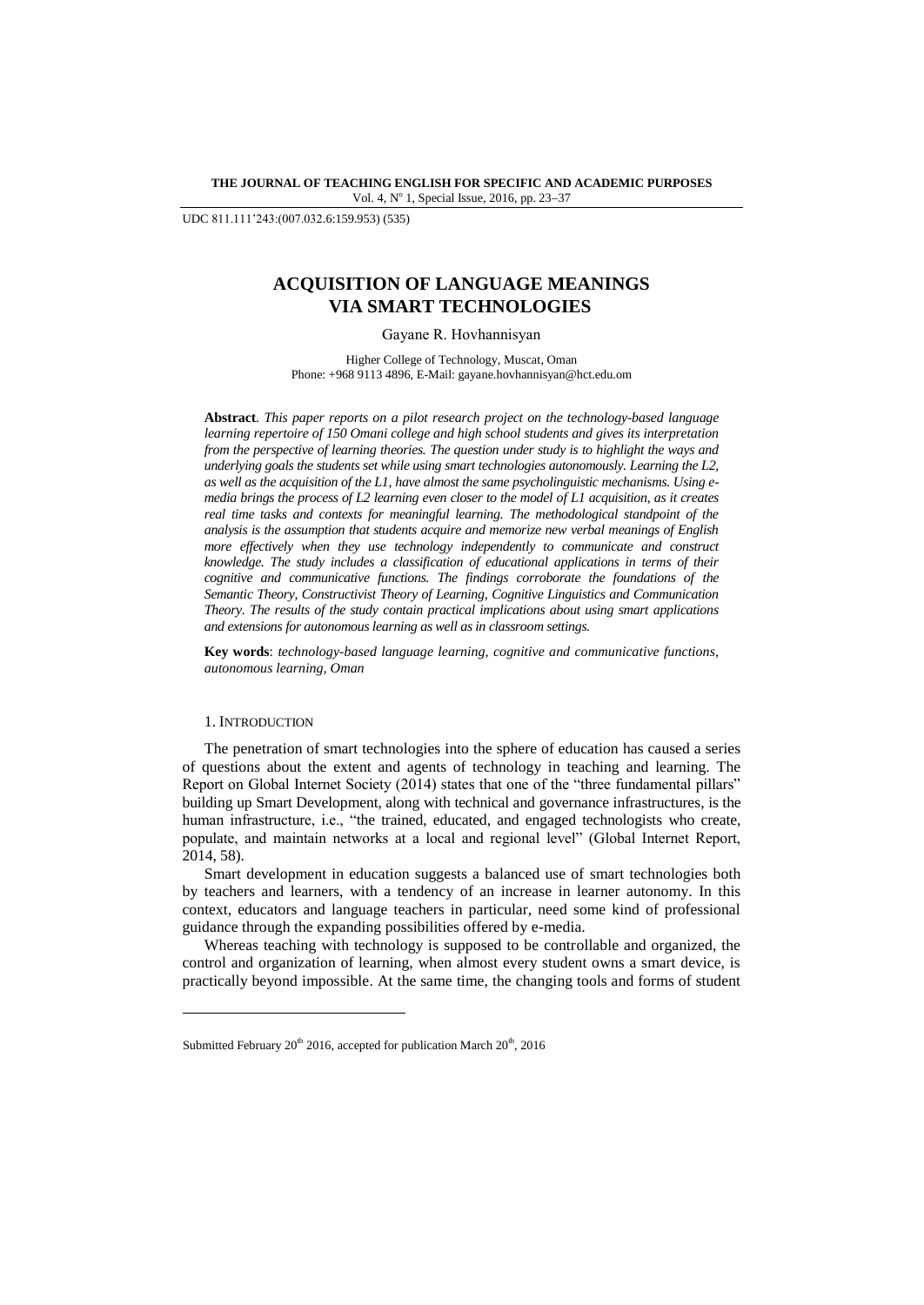activity require teachers to extend their knowledge to match the new learning reality. For this, teachers need to update their skills and knowledge in technology, the Internet market and its changing faces and of course, upgrade their teaching tools and approaches to what is freely accessible for their students.

Research in this aspect of language teaching touches such problems as meaningful and autonomous/independent learning, motivation, forms and channels of communication, psycholinguistic mechanisms of language learning. It can be said that very little has been studied about the psycholinguistic role of smart technologies in language learning. Although there are a number of studies on learning strategies of separate skills with computer-assisted language learning (CALL), such as writing, reading and listening (Zaini & Mazdayasna, 2014), the overall mechanisms of language learning, those that deal with the psychology of language and mental operations, have barely been touched upon.

In this paper, we argue that smart technologies can enhance meaningful language learning provided that there is common awareness of certain psycholinguistic mechanisms on the one hand and the functional types of internet language learning products on the other. Analyzing and correlating the needs with the opportunity can systematize and significantly improve the choice and inclusion of smart applications/extensions into the language learning menu of the students.

The conceptual framework of the research detailed in this paper is based on psycholinguistic theories of foreign language learning and the educational implications of constructivism and pragmatics. Questioning, statistics, content analysis and classification comprise the main methods applied in the study. The data and results of the research, as well as the implications and examples are recommended for classroom and extracurricular application.

#### 2. THE PROBLEM

In order to become independent learners, students must be given tasks and activities relevant to their skills, needs and interests. Only by constructing their own meanings through these tasks and activities, are students motivated to stay within the zone of active learning. A necessary condition for continuous learning is a certain degree of familiarity and automaticity of activities. The task and the interest must be balanced. For this, the portable e-devices they possess, can become the teacher"s best friend. As Brown (2001) states: "Meaningful learning will lead to better long-term retention than rote learning" (p.57).

Vygotsky"s theory of learning (Kozulin, 2003) presents meaningful learning as a psychological distance between what the student knows and can do without any help and what he/she does not know and cannot do at all. This space is the Zone of Proximal Development, which is the actual stage of learning from elementary imitative learning to lifelong, self-paced learning. The concept of self-paced learning which, according to Naidu (2008), "implies freedom from the constraints of time and pace" (p.262), can be seen as a key to the changing attitude towards language education. Naidu (2008) contends that "in this mode of learning, individuals are able to carry out their learning activities within a time frame and at a pace that suits them" (p.262).

Unlike other sectors of the economy, smart technologies in language education have multiple consumers and operators, and as such, there is a necessity to set institutional rules so that they legally become a tool of meaningful learning, like pens, dictionaries or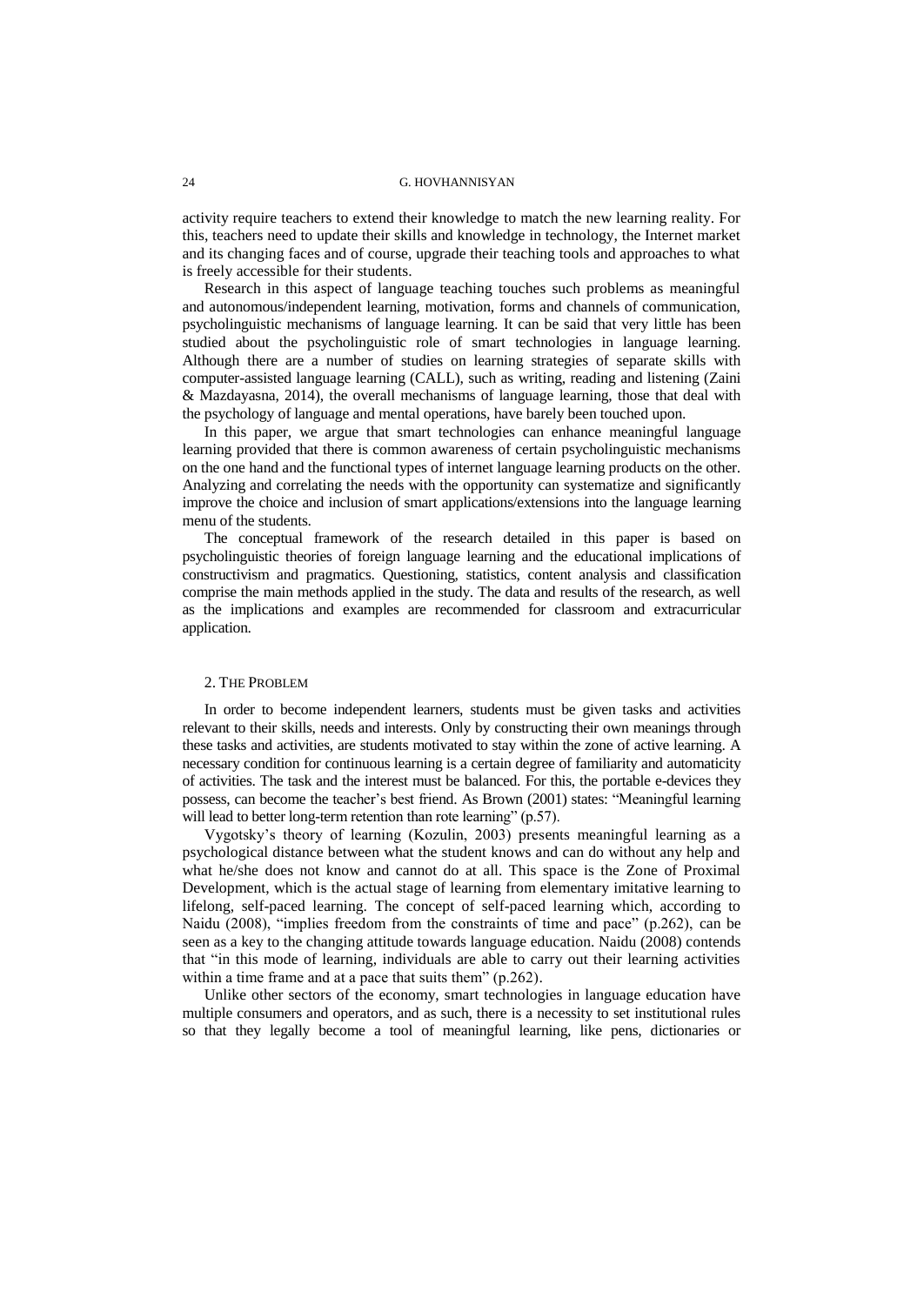handbooks. The problem, thus, stands as a pyramid of three facets, the first among them being the effective combination of formal and informal components of language learning activities. The informal component is especially significant, as the teenagers often operate their smartphones more freely in a self-paced manner, with minimal or zero control and instruction on behalf of the teachers.

The second side of this problem is that meaningful language learning is a very subjective process that may occur in non-educational contexts; the teachers' task is to provide students with adequate search and instrumental skills on time and without much instructional interference so as not to interfere with their involvement in processing meaning.

Finally, the third aspect of the problem proceeds from the second one: in order to provide the students with search-and-selection skills, teachers need to have certain tools and principles. These principles can be borrowed from psycholinguistics, mapping the core mechanisms of language acquisition and foreign language learning in particular. In other words, every English language teacher should know the basic mechanisms of language learning in order to be able to set out valid learning objectives. Once the objectives are set and corresponding language learning mechanisms are identified, the teachers can choose and offer the students e-applications suitable to their specific needs and help to avoid timeconsuming blind searches.

Besides the above-mentioned aspects of the question, there are a few more circumstances, such as the social and cultural context including the level of technology and skills, the perceived needs and the quality of the smart applications offered in e-stores. Below, I will elaborate on each of them.

#### 3. THE CONTEXT

According to Schwartz (2013), "school often means rules and regulations that can seem unrelated to the broader goals of education" (n.p.). She further elaborates that in school "students are told to sit down, be still, show up at specific times, and demonstrate knowledge in ways that have nothing to do with the real world" (n.p.). Interestingly, these rules, no matter whether they have historical premises or are formed spontaneously as a result of borrowing the educational traditions of other cultures and countries, reflect the teaching philosophy either of the institution or the teacher. A teacher practicing authoritarian methods and strict control of student behavior can hardly expect them to be good users of smart technologies. What needs to be considered here is the fact that the educational system of Oman is developing in the context of rocketing technologies, and every college student has immediate personal access to them. This is a benefit, which should be kept free from the scholastic educational traditions. Instead, a review of the rules and forms of educational activity is required to create a reasonable differentiation and balance between the functions of the teacher and smart technologies in the classroom.

However, the most typical picture of language learning classes is the teacher-centered model, where the only user of technology is the teacher, who keeps the attention of the students if not on her/himself, but on what she/he shows and plays using the technology. The irrevocable fact is that college students in Oman widely use technology in their everyday life. Fewer results are shown by high school students. They have their informal "enhancement" of language learning task performance, which is not always encouraged by the teachers, often, because the teachers themselves are overloaded with unnecessary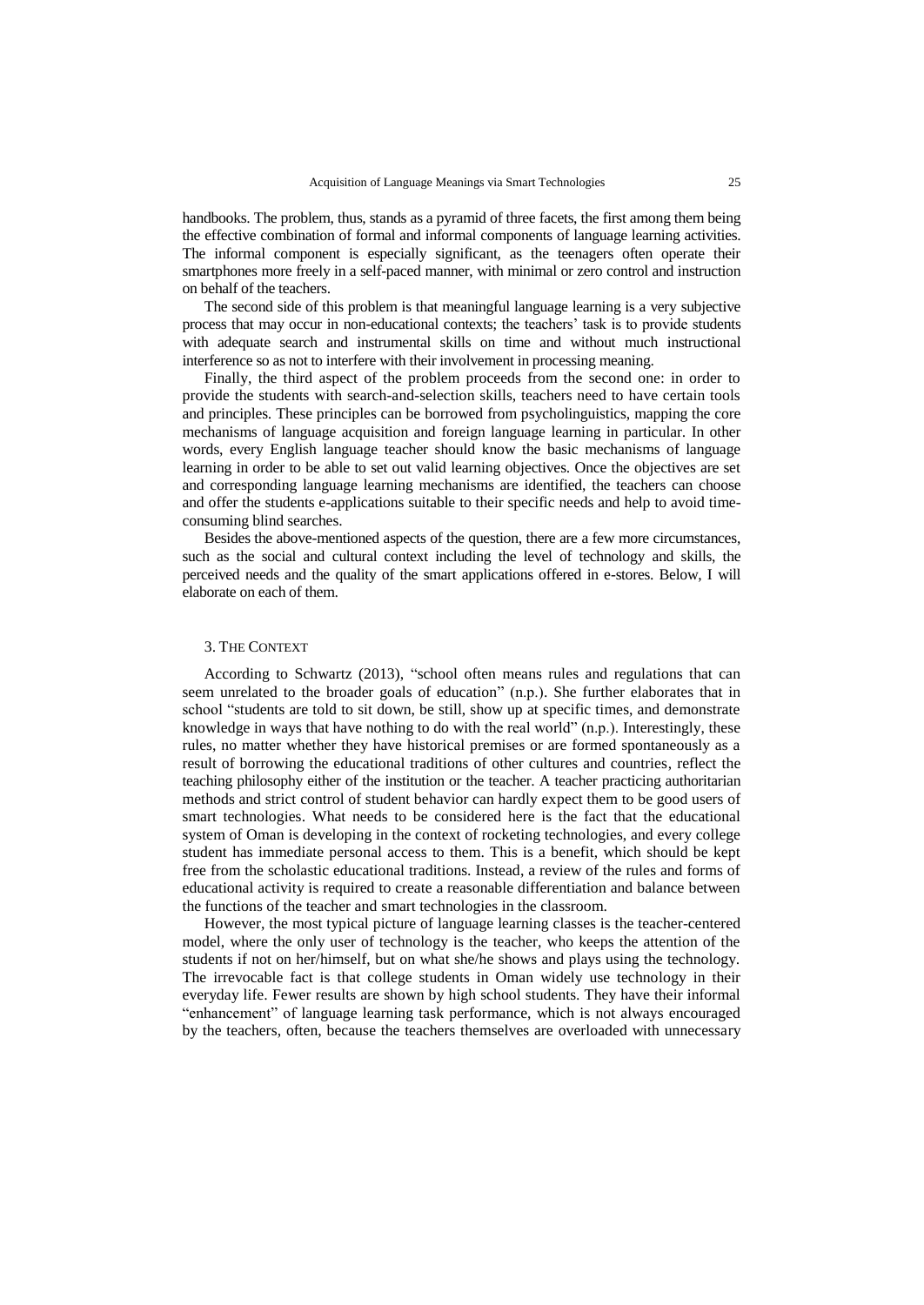formalities. Unfortunately, these formalities do not require them to spend time on updating themselves with types of smart applications and extensions. That would help both students and the teachers to make faster and more efficient choices of contemporary learning tools for in and out-of-class activities.

#### 4. THE NEEDS

Dealing with the ocean of information and e-applications is another problem, which extends between information overflow to zero use of applications caused by randomness of choices. To meet this situation, both the users and operators of e-learning need to be clearly aware of their specific needs and goals before and especially in the course of surfing and searching the internet for learning purposes. Otherwise, a vague understanding of one's goals may mislead and easily deviate the "surfer" from the course. As a result, a couple of interesting hours of searching for something vague and unclear turns into a "surf" from one wave of opportunity to another, until the user is led out of the search purposeless and feels tired, with no results at hand. The second step of developing search skills are as vital as the understanding of the goal. The interconnection between these two – the clear understanding of needs and formulating them into search words – is apparent.

#### 5. THE CHALLENGES

The big problem of smart technologies in education, well known to language teachers, is that together with its obvious opportunities and promise of efficiency, it often turns practically useless or very time/effort consuming to try to include it in any part of the education process, be it learning or teaching. For one reason, in the growing market of language learning e-sources, finding the needful becomes more and more difficult because of the variety in quantity and quality of the products offered. Often the learning materials and applications turn out to be useless because of wrong and misleading labelling. For example, the title or the description may promise you fast and easy memorization of words and rules, but it turns out to be a mere pronunciation drill or letter memorization game.

And last but not the least, students' preferences in smart technologies are formed under a number of socioeconomic and cultural circumstances and can be considered part of the objective challenges to formal language learning with smart technologies. Before offering new forms of activity, a teacher should at least be aware of those that are popular among the students and are meaningful for them. Thus, summarizing the introduction of the problem, we set forward the following questions:

- What are the common psycholinguistic descriptors of these language learning activities?
- What are the most popular smart technologies and language learning activities among Omani college students?
- What are the main types of language learning smart applications found in e-stores?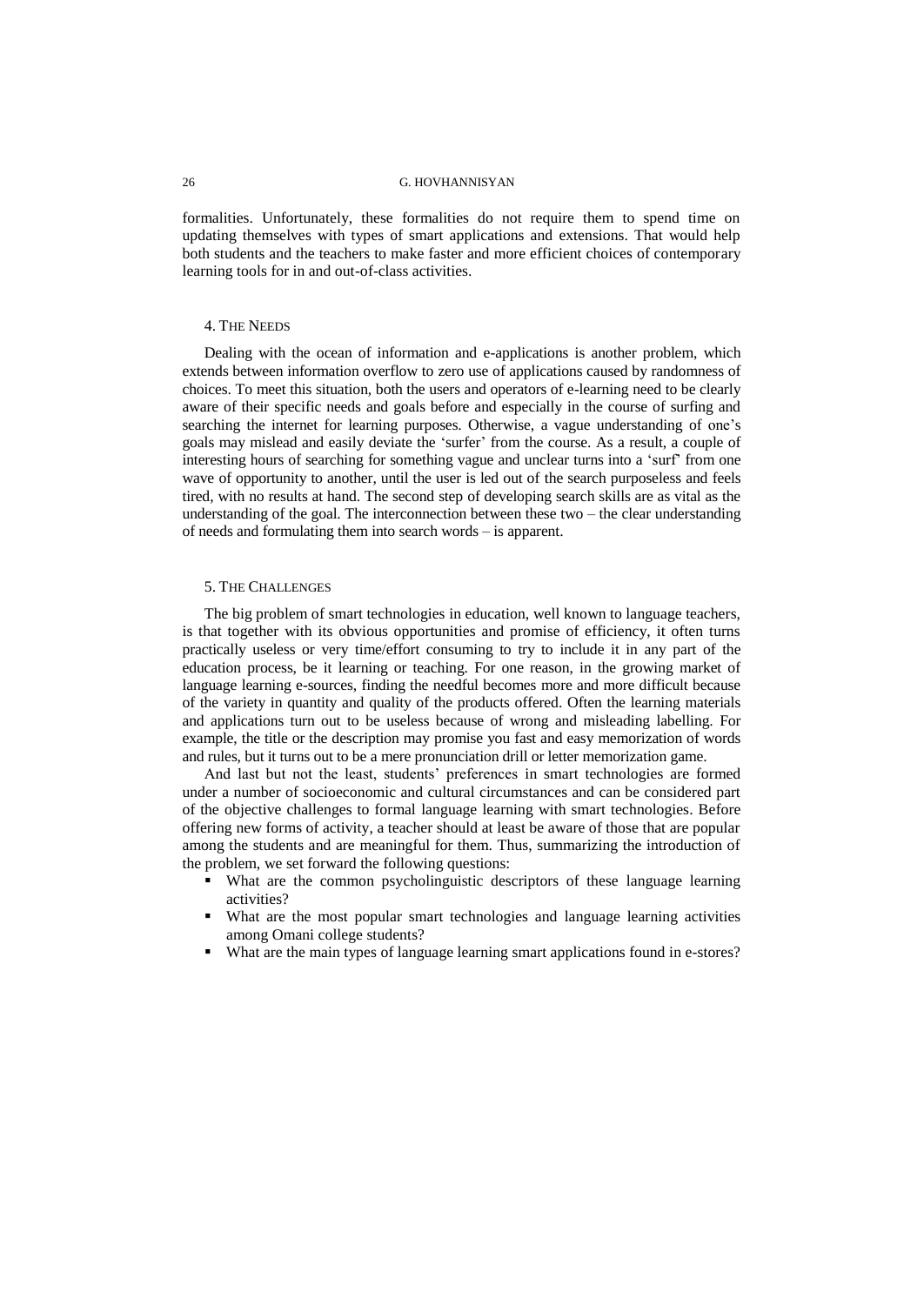## 6. THE RESEARCH

# **6.1. Methodology**

The methodological standpoint of data collection is based on the assumption that students acquire and memorize new meanings and speech units of English more effectively, when using technology in well-targeted and meaningful activities to communicate and construct knowledge independently. However, the main conceptual toolkit we operate with in order to carry out the analytical part of the research is the psycholinguistic theory of language learning and the social constructivist theory of cognition developed respectively by L. Vygotsky, J. Piajet and A.A. Leontiev (Robbins, 2003).

The Vygotskiyan (Vygotsky, 1982) theory of social construction of learning, which originated in experimental studies of different ethnic cultures, states that the semantic structure of lexical units and verbal consciousness on the whole, depends on the structure of the social activity carried out by the individual in its life-span (ontogenesis) and cultural experiences of the group (phylogenesis).

Piaget's epistemological theory (1970) of learning describes the inner process of development of meanings: he proposed the concepts of assimilation and adaptation as phases of human learning through psychological adjustment with the external world. Alexei A. Leontiev (Leontiev, 2005) focused on the difference between the world of objects and the world of language and speech, thus clearly separating the general learning problems from those of language learning. From the educational point of view this separation defines two types of learning activity – objective activity and speech activity.

While using language learning applications and extensions, the students perform activities with language objects, giving them their own unique meanings, learning to use them to meet interests and solve problems. Besides that, performing new social, operational and verbal activities with the help of this or that smart application the students see the immediate results of their activities, which motivate them to memorize the knowledge and skills acquired. What particular operations help them acquire word meanings?

Leontiev (2005) suggests the following types of associations students make while acquiring new language meanings. These are those basic psycholinguistic mechanisms that are usually activated in the course of language learning.

- Connecting the acoustic object with a visual one. This type of connection occurs mainly when linking the new form with the familiar meaning. However, in the process of connection, deviations of meaning are possible.
- Connecting the visual or acoustic sign with sensory motor perceptions. This type of connection works when learning verbs through commands and orders.
- Connecting with linguistic context: matching, inserting, choosing.
- Connecting with extra linguistic context. This type of connection is accompanied by replacing with disposable similar ones and opposites.
- Connecting with features and attributes, creation of synonymic lines.
- Connecting in a syntagmatic chain, or to put it simple, using the sign in a meaningful phrase or sentence, mainly through predication.
- Connecting through definition using the complex of the above types attribution and predication.

My observations and random conversations with students proved that the most advanced ones can reflect on and explain the connections they make while learning new words and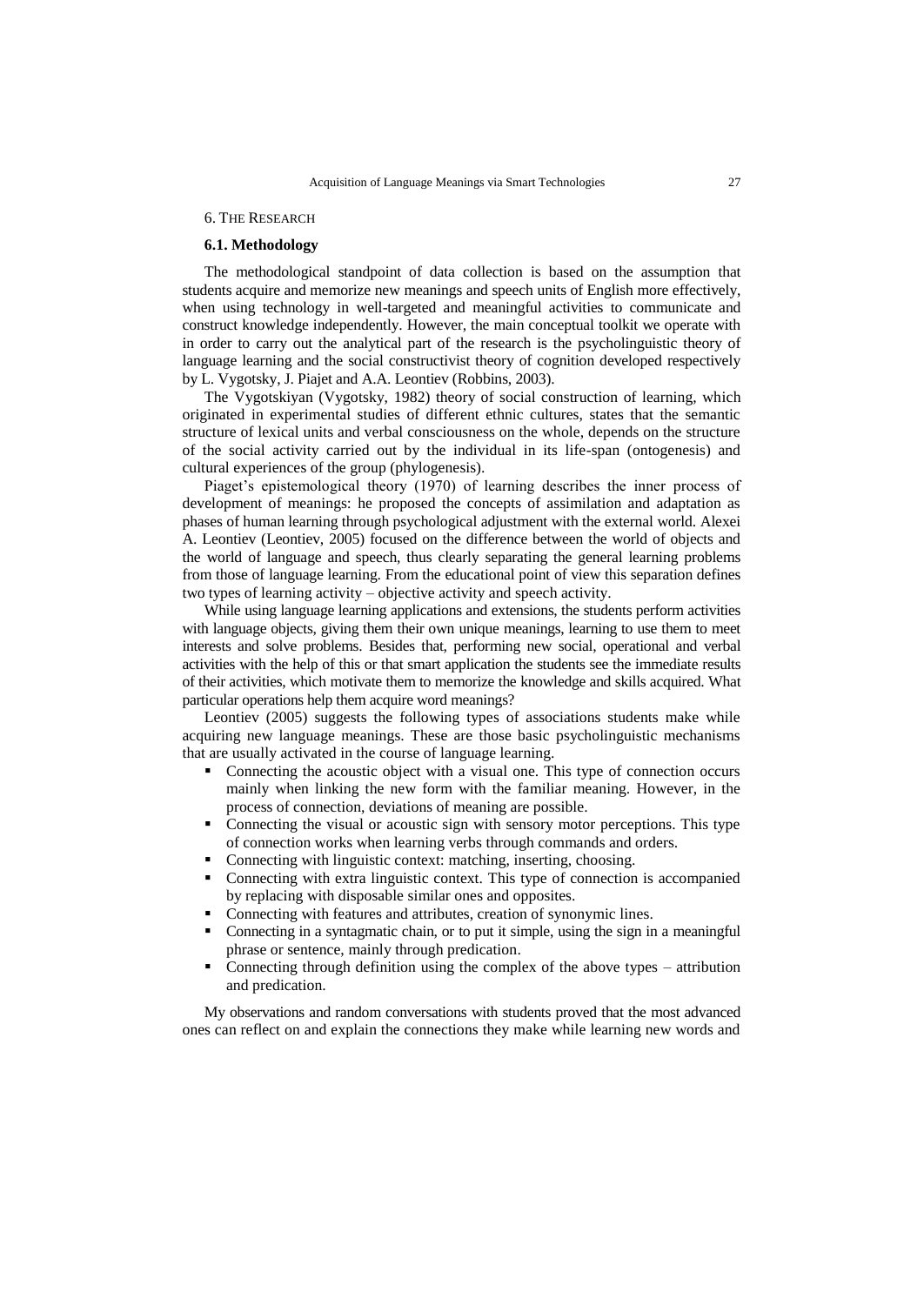meanings. Hence, it seems to be logical to look for the relevance of smart language learning applications with these mechanisms, because each of these exercises, games or activities provides one or several forms of meaningful verbal activity. The term "meaningful activity" comes to encompass what is presented briefly above as the mechanisms of acquisition of meanings of language units. Most contemporary theories of learning agree (Illeris, 2009) that meaningful learning is stimulated and emerges from authentic contexts and activities. When students face authentic problems, within certain time and space limits, they not only rapidly transfer into the new learning, and particularly, the new language context, but also become more motivated and active. Only through meaningful learning activities do the students create their own mental models of the knowledge acquired and the skills used. Along with the expansion of their independent advancement through the zone of proximal development - the ZPD (Vygotsky, 1982, pp. 2, 247), their mental models increasingly become complex and multifunctional. Their knowledge of language and speech units and structures begins to be more consistent, and the conscious use of skills becomes more productive.

#### **6.2. Subjects and data**

To begin the study, the data about students" needs and priorities while choosing smart devices and technologies were collected. The subjects were one hundred Omani foundation program students of the English Language Centers at Technology Colleges in Oman. To observe the age dynamics of the attitudes towards smart technologies as well as the change in educational institution, a control group of 50 government high school students was added.

A questionnaire with five multiple choice questions was developed for data collection (see Table 1 for more information). All the questions, except for Question 2, allowed more than one choice of answer. Besides the written enquiry, the students were asked to describe in a spontaneous conversation when and how they used their smartphones for language learning, what applications they used and if they were encouraged to use them in the classroom. Thus, the statistical data collected was supported by a discursive context which could provide a better understanding of the real state of things and the actual merits the students gain from using technology. However, not all the students were willing to share detailed and extended opinions and we have to refer their discourse rather as subjective background information than statistics. The content of this contextual discourse proved, however strange it may seem, that the majority of teachers do not encourage students to use technology for their elementary language learning needs, thinking that using bilingual dictionaries is a form of cheating, even when they are used for performing classroom assignments. Moreover, few, if any, teachers would give the students any links to internet language learning sources, such as dictionaries, vocabulary and grammar exercises and drills or video lessons. The majority of students stated that communicating with the English language teacher they seldom need any means of technology and almost never share any smart language learning experiences with them (see Table 2 for more information). The reason is twofold: on the one hand the students avoid written communication with the teacher, on the other, the teachers are not prepared to guide and lead the students towards autonomous language learning through smart applications.

The e-learning activities provided by the English Language Centers have little inconsistent effect for several reasons. The context represented by students" multiple replies and some narration gave us a hunch that the first step to take towards the understanding of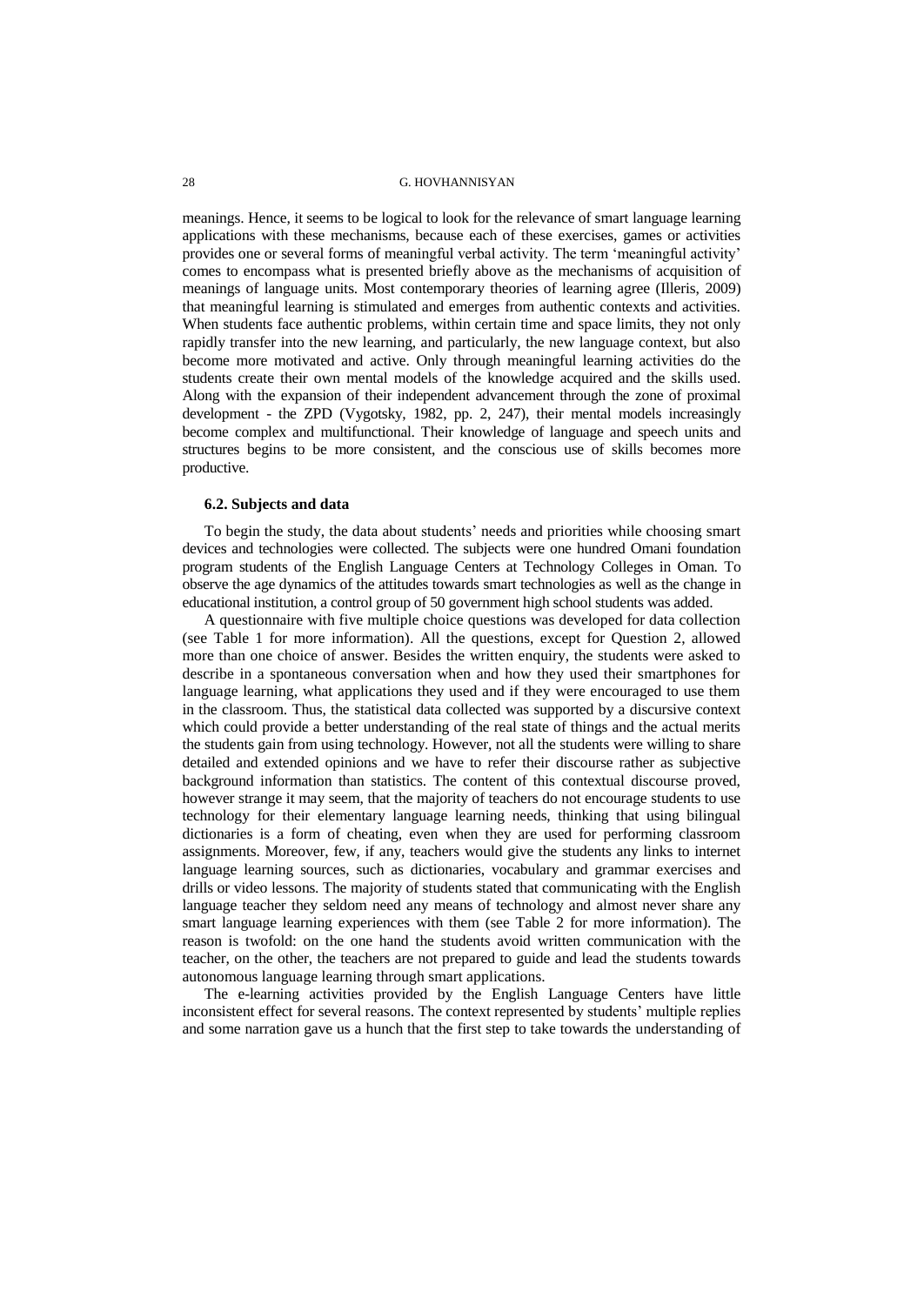what the students can definitely do through ST was to detect from the array of answers the elementary cognitive operations they perform to learn English. Some schemes of language acquisition theories will help us to furnish the research with clear and easy-touse benchmarks, as well as a conceptual framework for the discussion of the results.

The questionnaire (Table 1) comprises 5 simple questions and from 4 to 5 even more simple options of replies for multiple selection. As the focus of the study was the autonomous choices and references of the students, the questions and the answers were designed so as to reflect the following:

- The availability and access to smart technologies (Question  $1$ ) the context and challenges.
- Frequency of access to smart technologies for language learning (Question 2). The needs as well as the level of self-paced and independent learning.
- Frequency and type of communication with the English language teacher (Question 4). – Indicator of blending the formal and informal aspect of language learning.
- General aim and contents of technology-mediated learning activities (Question 5).
- Specific purpose of using smart technologies for language learning (Question 3).

#### **6.3. Results**

#### *6.3.1. Data analysis and discussion*

The questions included in the questionnaire were multiple choice, where more than one response is accepted. The simplicity and freedom of selection from response types implied the intention of creating a spontaneous, not cautious state of mind in students, which is a necessary condition for authenticity of the data collected. According to the responses, there are two clear types of language teaching objectives that refer to the type of meanings and whole mental models constructed: borrowed or acculturated meanings and new meanings constructed through independent learning activities. The underlying assumption is that modeling the transformations of language phenomena (categorizing, associating and building syntactic chains) is necessary for constructing such advanced language competencies as discursive, social and communicative competencies relevant for the respective local settings. The research methodology of connecting the language learning applications to corresponding language learning operations and strategies allows a deeper look into the seemingly simple, technology-related language learning activities.

Autonomous acquisition of new meanings through language learning e-applications on portable devices, activate typical cognitive mechanisms that can be traced through psycholinguistic methods of analysis. Modelling these processes develops a simple, yet clear model and understanding of the types of language internalization and the specific functions of definite e-applications contributing to that process. Even approximated classifications of language learning e-applications can serve as basis for modelling of instructional technologies suitable for definite learning contexts.

As said above, the explicit statistical information about the choices of students implies a psycholinguistic agenda, which is aimed at disclosing the language learning strategies and mechanisms preferred by the students. As far as independent language learning is based on strategies which are within the students" Zone of Proximal Development (Vygotsky, 1982, p.2), the next question of the psycholinguistic observation agenda is the possibility of revealing the students" general ZPD in respect with autonomous usage of language learning strategies. Outlining, the students ZPD through the study of their independent learning activities may be of use for rethinking and improving the learning tasks.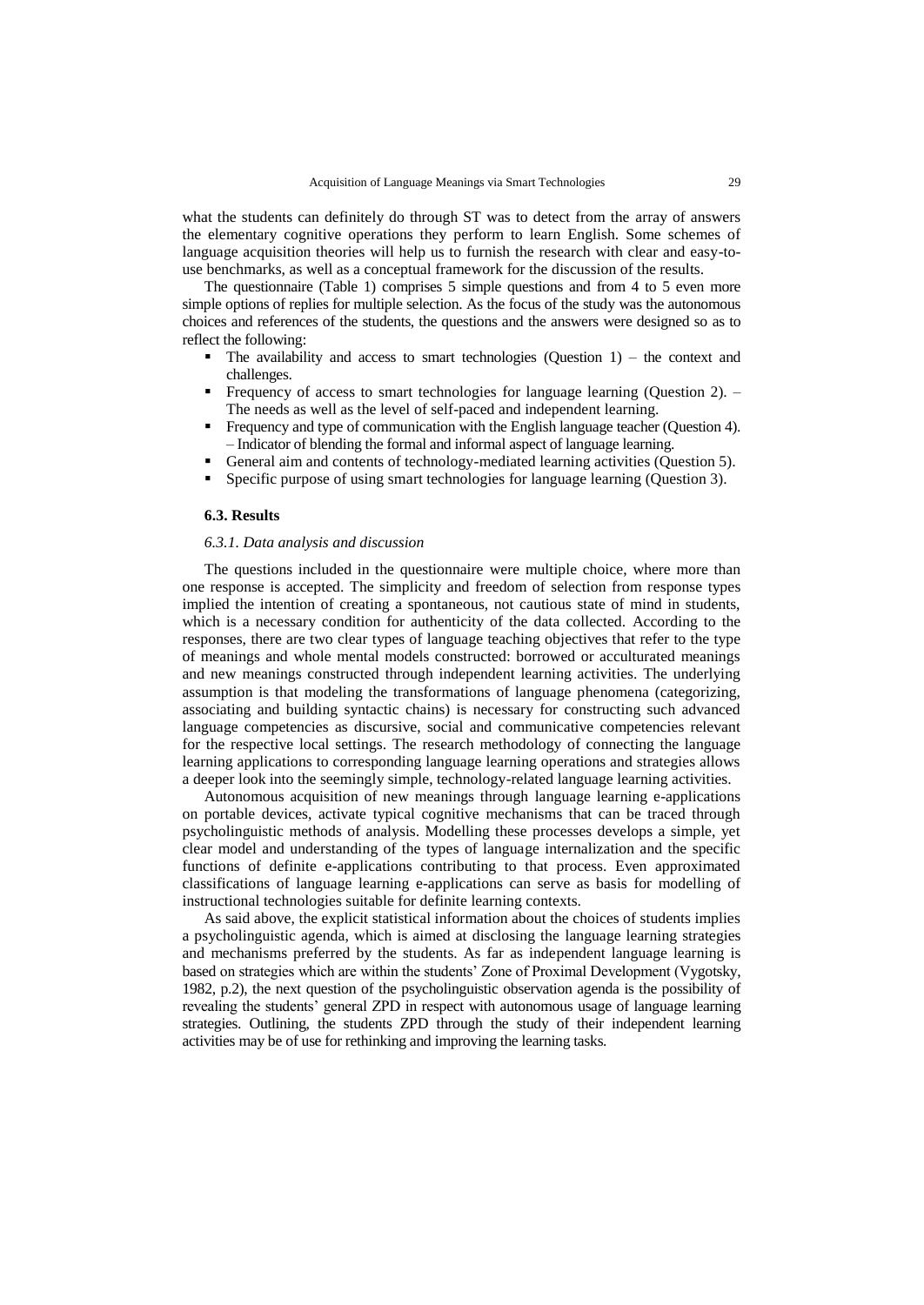The statistics of the research yielded an opportunity of a study of the language learning strategies preferred by the students and concurrent psycholinguistic mechanisms. The questionnaire reflects the practice and attitudes of technical college students to technology applications in the context and encounters of their English studies. Table 2 presents the social statistics of the participants and their answers to the questionnaire questions.

The analysis and interpretation of the data helped us to reveal not only the typical behavioral choices of the students but also led us to the understanding of the most common channels of acquisition of meaning underlying these choices. According to the statistical data, the most popular device is the smartphone and the most widely practiced language learning activities are translation into L1 for comprehension and performance of the assignments; translation and writing down own ideas and opinions in English and communication with peers.

Also, there are some other forms of implied learning of English experienced by the students: those who have achieved trust and rapport with their teachers may initiate online communication with the teacher, mostly for the exchange of individual thoughts and attitudes, but obviously, enjoying individual encounters and sharing ideas in English. Some initiate group chats, which also gives them thrilling experiences in English communication. Thus, we can state that personal e-devices avail vast learning opportunities for the students, who seek more personalized meaningful communication rather than task performance.

It is worth mentioning, despite the existence of well-equipped computer laboratories, software and materials, the college students avoid attending the e-learning laboratories, even when there are targeted assignments prepared for them as separate modules or a component of a module to be marked. As random informal conversations with about 20% of college students showed, the students would rather use their smart devices with freedom of choice of place or time than attend the laboratories to do assignments. They would like to have a list of online or downloadable activities available for longer periods of learning. This fact indicates the necessity of separate research on the motivational factors, communicative context, perhaps, reform in methodology and contents of e-learning design. On the other hand, considering the obvious advantage of smartphones as an alternative to expensive equipment and software, the teachers, in order to engage the students in meaningful language learning, can encourage them to use their handy smart devices in the classroom for understanding and constructing, evaluating and enjoying English.

#### *6.3.2. Pragmatics of smart language learning applications*

The changing contexts and needs of learners urge the teachers to be constantly updated on emerging educational technologies. One of the earliest typologies of technology in language learning is the classification of computer assisted language learning means and materials by Davies, Hewer, Rendall and Walker (2004). This classification focuses on the opportunities of the computer as a language learning support device. These opportunities include generic (such as Word, PowerPoint and Excel) and specific such as interactive learning exercises/quizzes) software, web-based information, programs and communication. Nowadays, there are so many language learning software and mobile applications that a functional selection is necessary to make them serve particular language learning purposes. This is why, following the pragmatic principle which says that "the best is the one that works", a brief survey of online stores was conducted with a purpose to identify the functional scope of language learning applications (Hovhannisyan & Al-Hattali, 2015). It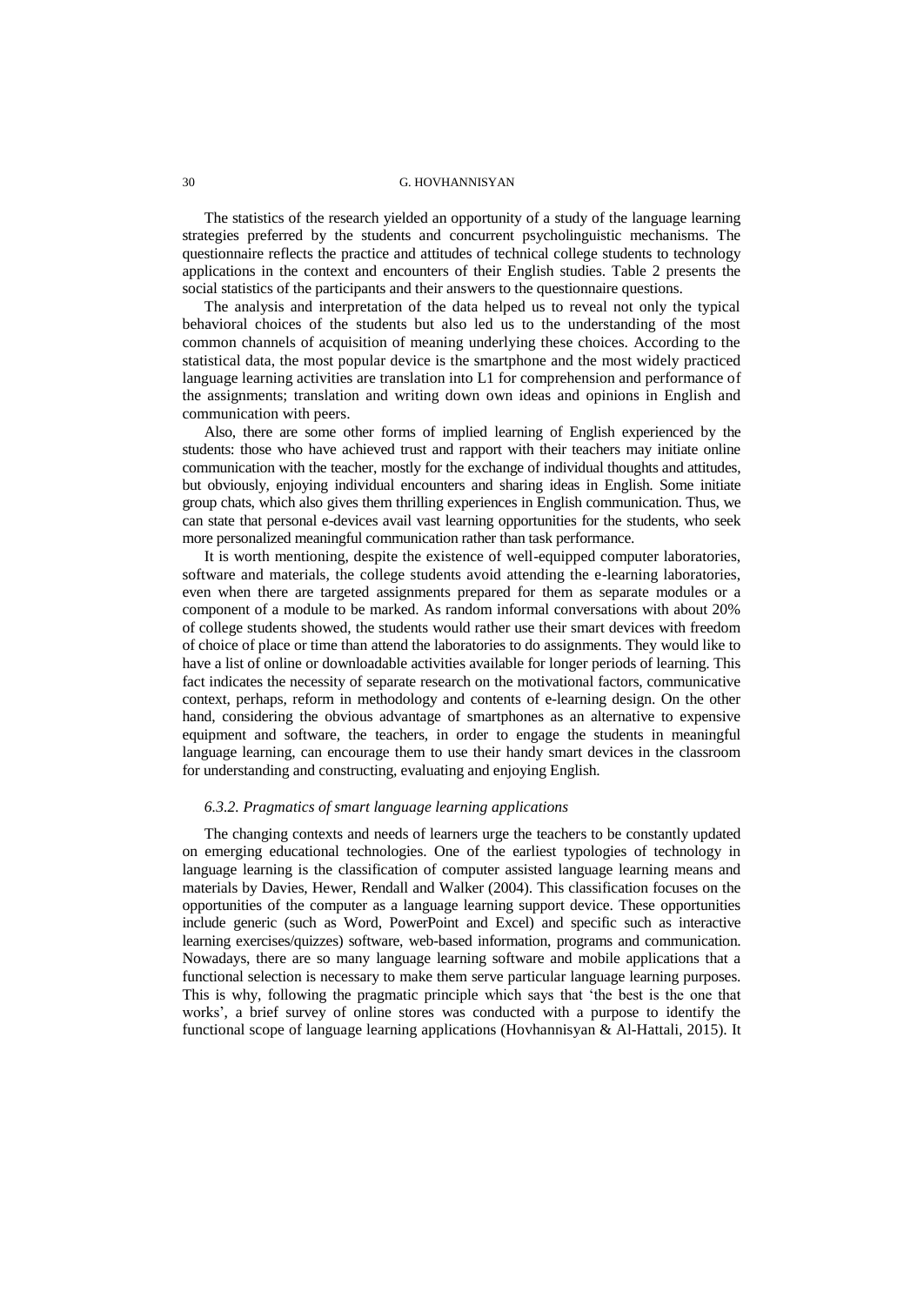resulted in three general classes of smart extensions and applications shown in Table 3, namely, organizers; source-books; games and drills. The more detailed characteristics of this classification are as follows:

a. Training and memorization facilities: these are different drills and exercises aimed at developing automatized language skills. The students might partly perceive them as games, as long as they are not too difficult and do not contain repetition elements. Many of them show scores and results immediately after the performance, creating an atmosphere of a competitive game. These applications are for individual use and are very catchy unless the teacher explains the rules and the competitive aspect of the activity.

b. Group/class activity organizers. This group includes communication and activity organizers in the broader sense: virtual class spaces with online performance and submission of assigned tasks, worksheets and templates for interactive classwork. However, because of the diverse levels of e-skills this type of applications may be inefficient for spontaneous communication between the teacher and students (University of Washington, 2013). Besides that, virtual classrooms often imply a centralized organization, focused on the personality of the teacher and seldom provide the students an opportunity of peer interaction.

c. Linguistic information about English: these applications introduce the structural levels and rules of English – the spelling and pronunciation, grammar, vocabulary as well as syntax and larger communicative units such as idioms and collocations. Most of them have lecture/illustration form and are directly educational. The motivational value and effectiveness of these applications may be a matter of another discussion. However, these are rather assistants and substitutes for the teacher and suggest some facilitation. A certain advantage is that they often help the students to transcend the skills accumulated into theoretical knowledge which is a necessary condition for skill consolidation as well as for organization of verbal consciousness. Also, they can partly or completely replace the teacher and the books, are free of time, place and frequency restrictions.

d. Non-linguistic information in English: these are encyclopedic and communicative materials. They can provide general knowledge about the world and develop students" erudition, identity and skills to perform immediate learning tasks. Here we include various social media and means of communication in English.

Despite the development of educational technologies and the increasing number of smart language learning applications teaching lexical meanings and grammar, most of them have different levels of quality, degree of success and vitality. As shown by the statistical results, among the growing number of e-drills, exercises, games, worksheets, online and downloadable dictionaries, especially the bilingual ones, remain the most popular source of reference among the learners of English (Loucky, 2003; Tseng, 2009).

### *6.3.3. Pedagogical implications*

In communicative language teaching it is essential for the teacher to differentiate between the meanings taught and the meanings construed and admit the factual results as products formed under the confluence of objective and subjective factors (Al-Busaidi, Al-Belushi, William, 2014). We teach what is accepted as Standard English. What students acquire and the way they apply, it contains contexts and connotations, which teachers should not control and interfere with as long as these speech units ensure understanding and communication. Language attrition is inevitable in almost all the cases of EFL in a non-English speaking environment, especially among teenagers. What we have to admit,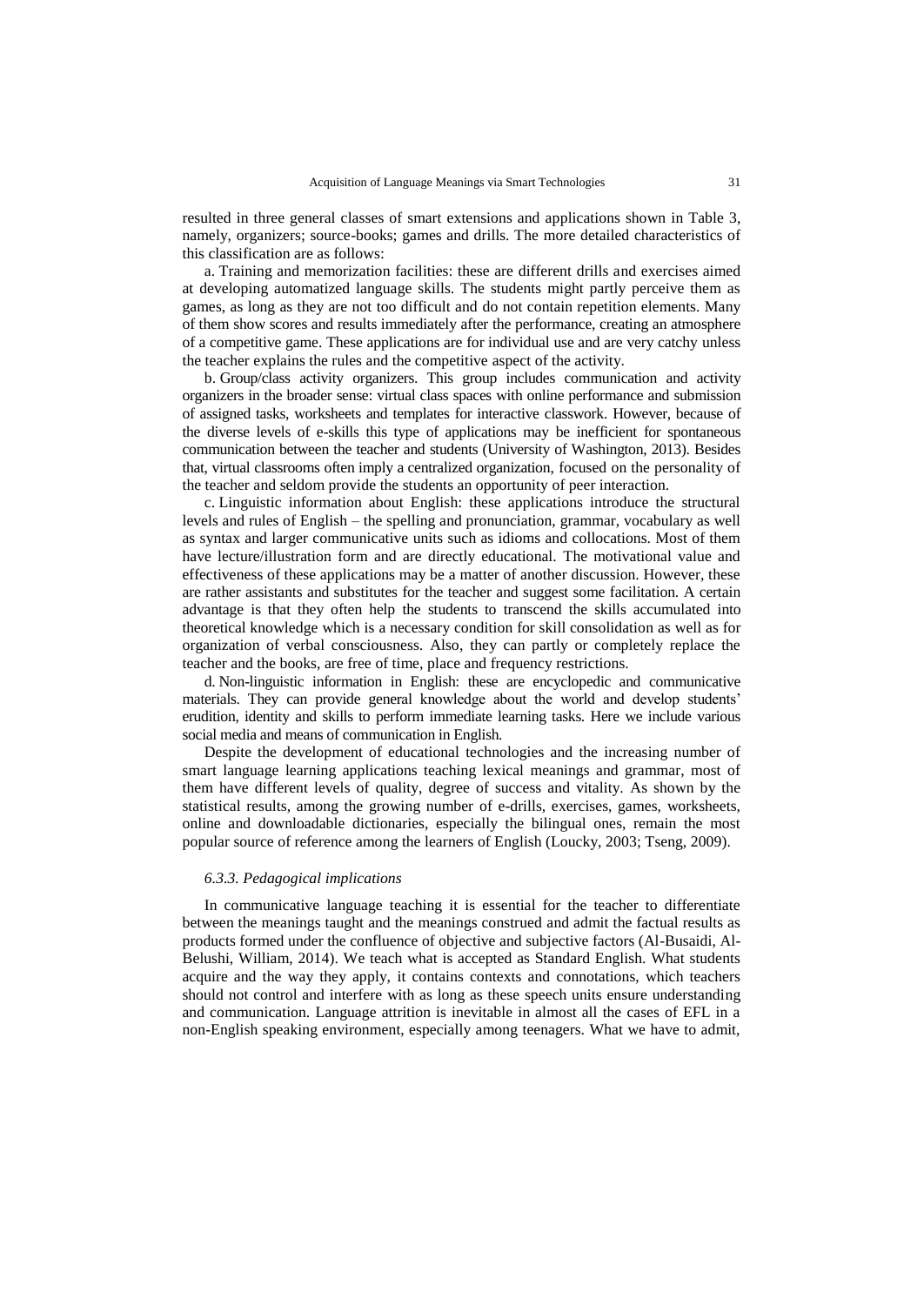is that despite various grammar checkers, because of the rapid change and emergence of varieties of English and especially because of the involvement of students into the global information flow, makes control of language standard principally and practically impossible. The students, communicating their ideas through portable technology, prefer to minimize the use of grammar rules and standards and still manage to communicate meanings, succeeding in the transformation and exchange of the existing meanings into new ones. This fact and the study material allow drawing some in-depth inferences for teaching and curriculum in the favor of psycholinguistic analysis of semiotic processes in technology-based language learning.

It has been stated by different research (e.g., Kukulska-Hulme, 2013) that students need a greater variety of task types and freedom of decision and choices in order to be motivated for engaging in foreign language activities. The teachers" task is to manage through using e-learning applications carefully within the students" Zone of Proximal Development, knowing precisely what particular learning mechanisms and skills they are going to work out in their students" verbal consciousness. To complete this task, the teacher has to know what mechanisms form the process of meaning and how to adapt language learning e-applications to these mechanisms and processes.

Meaning comes as a semiotic process of connecting signs, visual and acoustic images, motions and emotions in a relevant activity and environment. Retention of vocabulary and the information obtained through mental efforts is maintained better than that memorized without any effort. For example, Hulstijn (1992) contends that "retention of an inferred word meaning will be higher than the retention of a given word meaning" (p.113). This brings us to the need to reflect upon the importance of the depth of processing of meanings on the part of the student.

While choosing language learning applications and materials for the students, their pragmatic value should be prioritized, but the evaluation must be done from the students" own perspectives about what is meaningful and what is not. As stated in Ellis (2003), meaningful tasks are worked out by: involving students in real, purposeful activities, rather than in the exchange of information. Having offered my students online listening-speaking activities designed by Anglo-Link (http://www.anglo-link.com), I noted their active interest and high performance in the suggested options of reading, writing, listening and speaking activities with free pacing. When asked about the reasons of liking the activities, my 50 students reasoned that they were easy to perform and memorize (38), not stressful and funny to practice (21), fast to use in every day communication (24). Besides listening and speaking they were involved in watching, writing, some even found time for mini role-plays between the examples. Thus, the accent on meaningful engagement must be a prior condition in the choice of language learning applications as it is through engagement that such required psychological factors as memorizing, emotional involvement and imagery are activated.

When the students are allowed to use their smartphones and computers for definite learning activities, we can call it a controlled learner-centered classroom, where the teacher needs to monitor if the students are using computers and smartphones as learning tools to perform the given task. In such cases, the risk of losing students to technology is minimal, as they are taught to use the smart devices purposefully.

Another point to consider is that smart technologies in the classroom may cause different non-standard role settings. The teacher needs to weigh and choose the degree of her/his own activeness and role, keeping in mind that she/he might get better results by giving clear instructions for doing the assignments (extensional) and motivating them to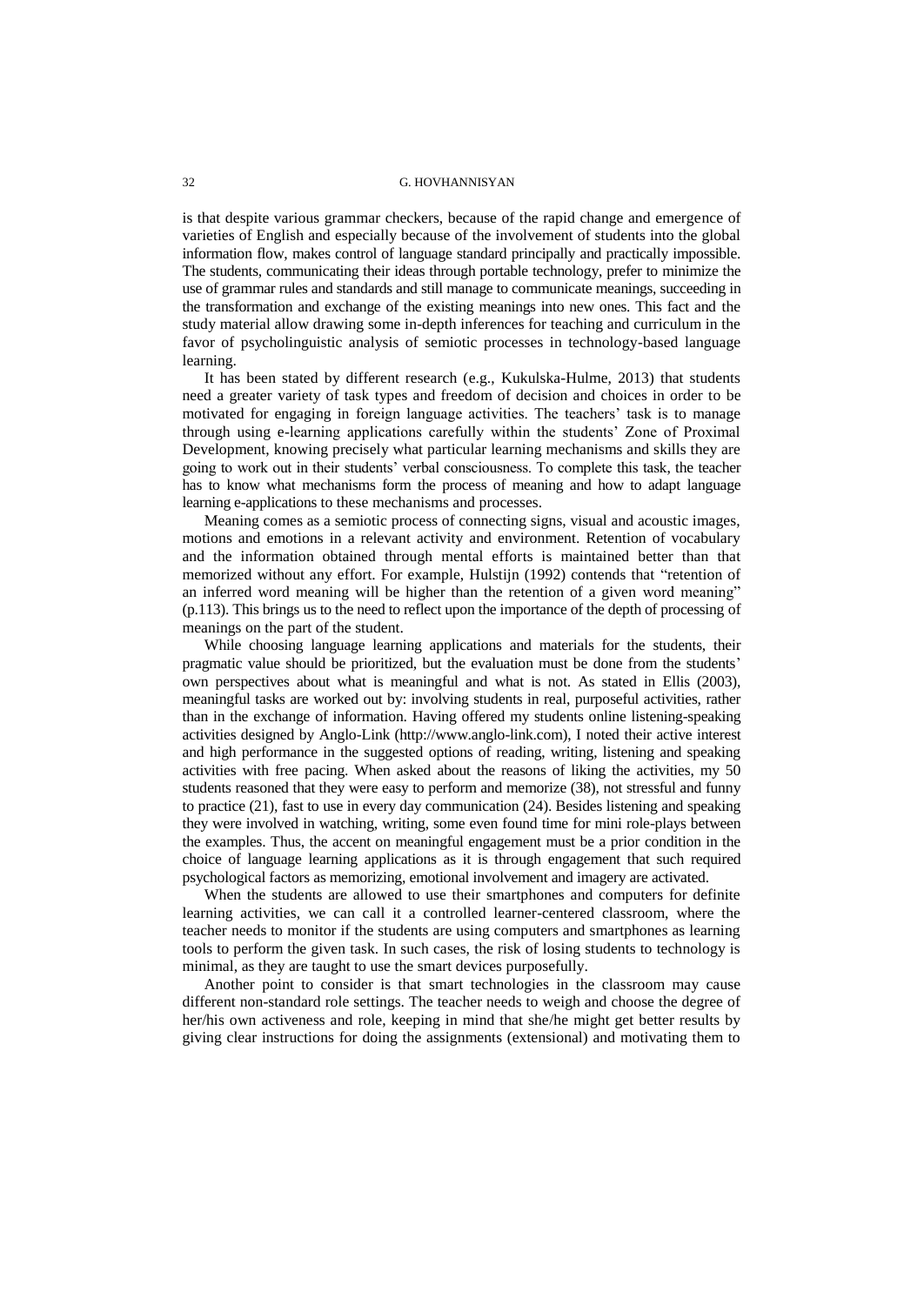set learning goals (intentional). Given that the time limits are also set, the instructor can refrain from interfering with the students" independent roaming, reading and composition, as accomplishing cognitive and creative processes sometimes is the most important achievement of the class. It is here that the revision of such concepts as "teacher centered vs. student centered" and "task based vs. competency based" instruction opens a new perspective of the term "instruction" itself.

### 7. CONCLUSION

The summary of the study and its possible extensions lead to conclusions, which may be regarded as recommendations for teachers and course/curriculum designers.

The research statistics and the equally important experience of teaching, observations and out-of-class conversations lead to the assumption that teenage students of colleges of Oman prefer to use their smartphones on a daily basis to solve the following learning tasks:

- perform tasks and submit assignments;
- communicate reports and presentations by practicing creativity and choice of styles;
- develop new meanings and skills through the acquisition of the language forms and speech patterns;
- acquire new cognitive and communicative competencies through English-Arabic and Arabic-English translation of words and phrases;
- realize personalized learning and communication inherent in culture and traditions.

If we attempt to grade the language learning applications according to their descending order of popularity among the high school and college students of Oman, the list may include dictionaries and translators; linguistic information about the English language (grammar and phraseology); training and memorization facilities; organizers and spreadsheets; sociocultural information about English speaking countries.

The benefits the students get from being exposed to the vast range of choices are the following:

- The teenage students get motivated by the idea of using their smart devices to solve learning tasks;
- The smart applications stimulate autonomous learning and self-organization;
- The results are presented as learning products and may raise the scores;
- These activities are fun and attractive, emotionally comfortable;
- The learning contents are real and connect to the potential job market;
- The students expand their learning and memorization styles, cognitive and metacognitive functions.

Knowing their students" priorities, the teachers can benefit from the incorporation of smart language learning technologies in their practices. More about the practical implications of the classification of smart language learning applications was discussed at the workshop given at Oman International ELT Conference (Hovhannisyan & Al-Hattali, 2015). Particularly, the proposed classification of smart language learning applications can help the teachers to reach the following goals:

- Easily sort out the functional type of the smart application and its uses.
- Know and choose some to offer for autonomous use and others to use in class.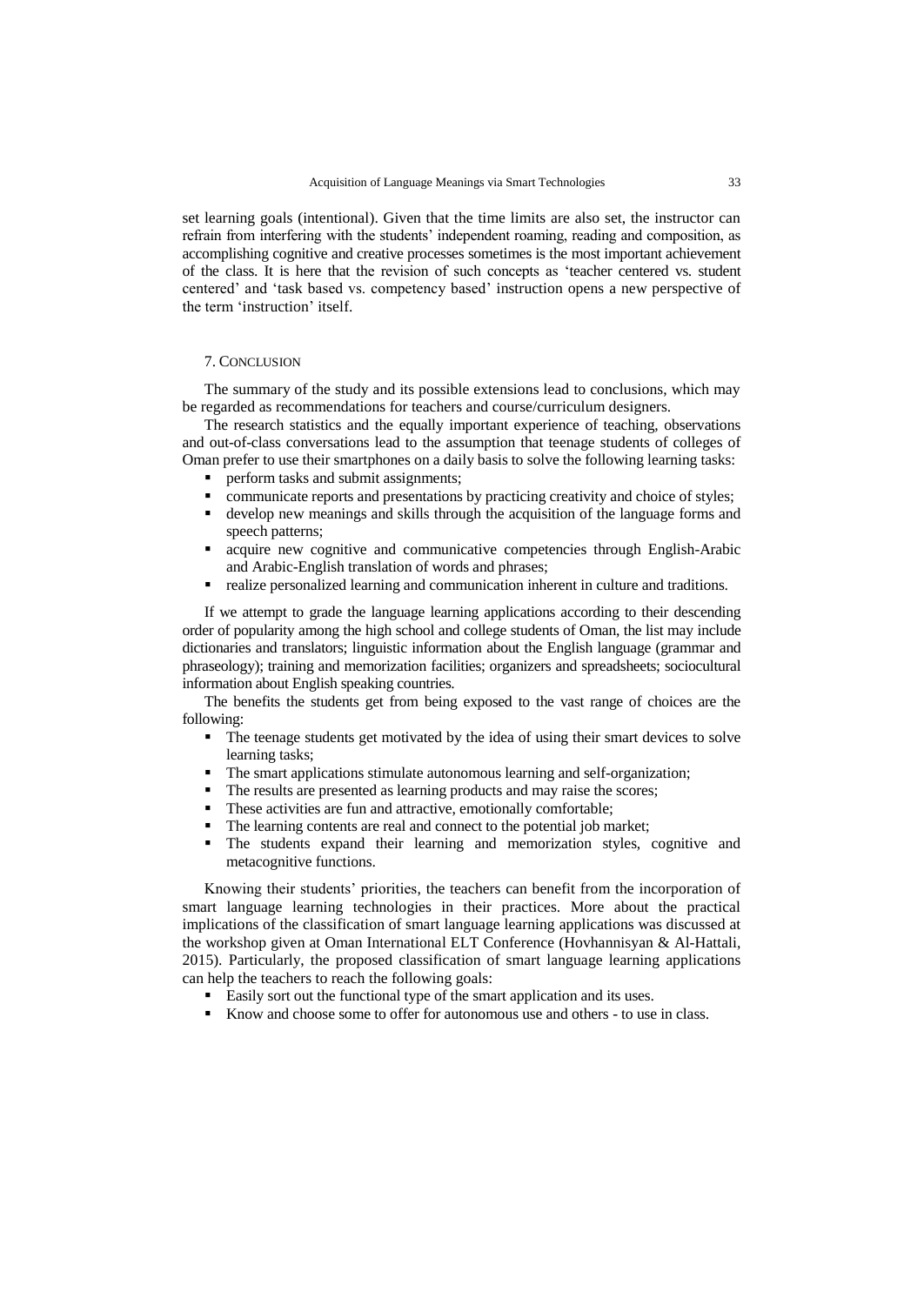- Link the smart language learning tools to relevant psycholinguistic mechanisms and skills.
- Make as many learning styles available for students as possible and involve students with different learning styles.

The study also proves that students' preferences and skills in smaller smart devices must be considered for ELT purposes (Kukulska-Hulme, 2013). The benefits expected from this tendency is that the teacher-student communication and the students" learning itself may become more personalized, a tendency, which comes to meet the student-centered and selfpaced language teaching and learning criteria.

From the critical point of view, the degree and volume of smart technology consumption for language learning not only depends on the language level and e-skills of the learners, but to a great extent correlates with the philosophy and professional capacity of the teacher to help the students follow their learning needs, navigating through the increasing number of devices, applications, sources and services.

Finally, teachers need to bear in mind, that activation of speech mechanisms follows cognitive processes and in fact, the learning of a language takes place after the formation of mental maps and motor patterns. It is important that the teacher always prioritizes thinking and never pushes through to formal acquisition of vocabulary. Knowing the elements and psychological mechanisms of meaningful learning the language teacher has more chances of successful teaching focusing on students" experiences of processing and creating meanings before adapting materials to teaching tasks.

#### **REFERENCES**

- Al-Busaidi, S., Al-Belushi, A., William, E. A curriculum reform: Lessons learnt. Retrieved April 5, from [http://www.researchgate.net/publication/264422716.](http://www.researchgate.net/publication/264422716)
- Brown, H., D. (2001). *Teaching by principles: An interactive approach to language pedagogy* (2nd edition). White Plains, New York: Longman.
- Davies, G., Hewer, S., Rendall, H., & Walker, R. (2004). ICT4LT Module 1.4: Introduction to computer assisted language learning (CALL). Retrieved from [http://www.ict4lt.org/en/en\\_mod1-4.htm.](http://www.ict4lt.org/en/en_mod1-4.htm)
- Ellis, R. (2003). *Task-Based Language Learning and Teaching*. Oxford: Oxford University Press.
- Hovhannisyan, G. Al-Hattali B. (2015). Scaling and Classification of Educational E-Applications. Oman International ELT Conference Materials, April 23-24, 2015.
- Hulstijn, J.H (1992). Retention of inferred and given word meanings: Experiments in incidental vocabulary learning. In: P.J.L Arnaud & H. Bejoint (Eds.), *Vocabulary and Applied Linguistics*, London: Macmillan, 113-125.
- Illeris, K. (2009). *Contemporary theories of learning: Learning theorists -- in their own words.* London: Routledge.
- Internet Society (2014). Global Internet Report 2014. Open and Sustainable Access for All. Retrieved April/May, 2015, from [https://www.internetsociety.org.](https://www.internetsociety.org/)
- Kozulin, A. (2003). *Vygotsky's educational theory in cultural context*. UK: Cambridge University Press.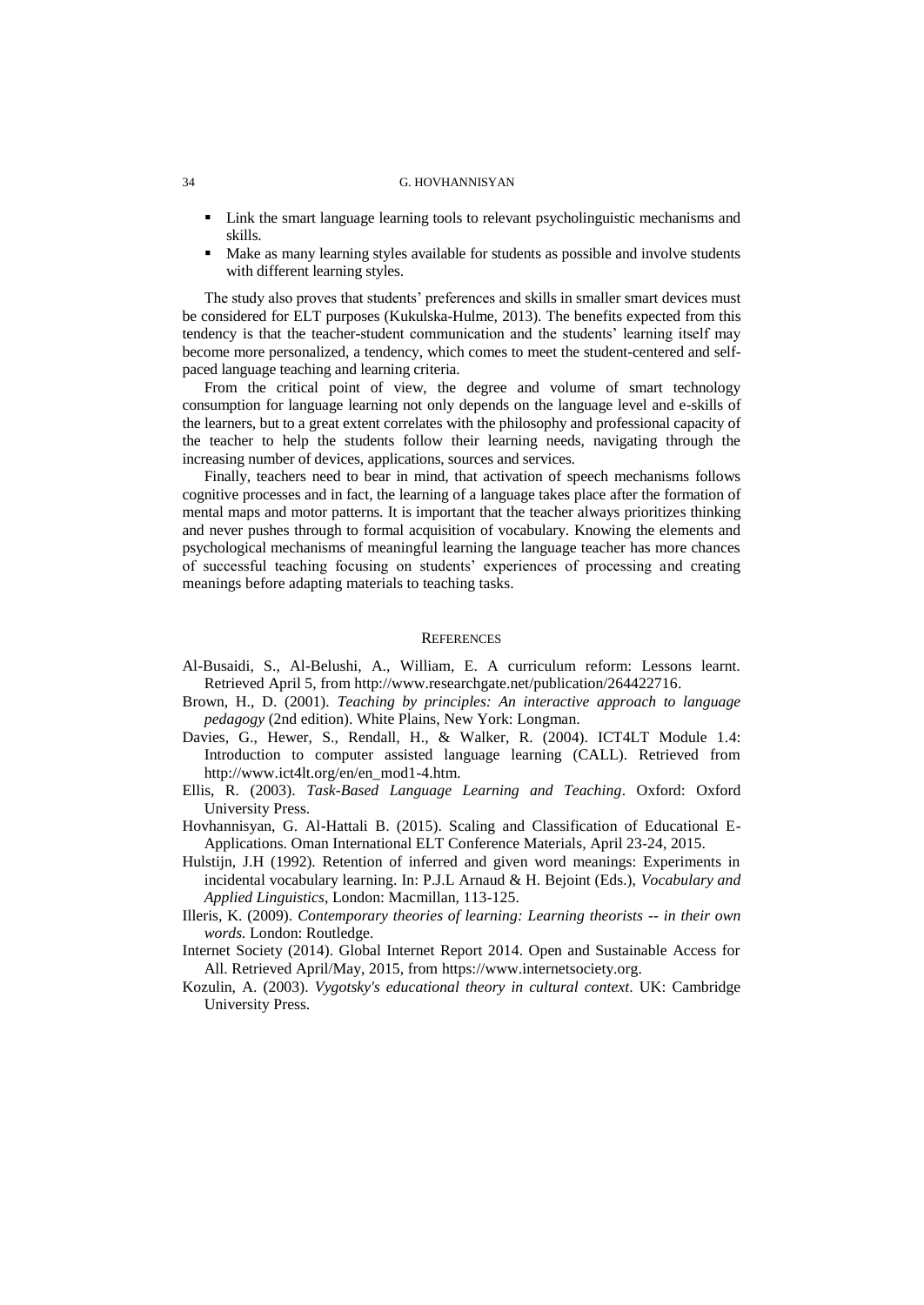- Kukulska-Hulme, A. (2013). Re-skilling language learners for a mobile world. Monterey, CA: The International Research Foundation for English Language Education. Retrieved from [http://wwwearning/.tirfonline.org.](http://wwwearning/.tirfonline.org)
- Leading Change in Public Higher Education, (2013). Exploring the pros and cons of online, hybrid, and face-to-face class formats. *A Provost Report Series on Trends and Issues Facing Higher Education.* University of Washington, January 2013. Retrieved February 19, 2015 from http://www.washington.edu/provost/files/2012. Pdf.

Leontiev А.А. (2005). *Psychology of communication*. Moscow: Smisl (in Russian).

- Loucky, J. P. (2003). Using Computerized Bilingual Dictionaries to Help Maximize English Vocabulary Learning at Japanese Colleges. *CALICO*, 21(1), 105-129. Retrieved February 18, 2015, from https://www.calico.org/html/article\_ 284.pdf.
- Naidu, S. M. (2008). Enabling Time, Pace, and Place Independence. In: *Handbook of research on educational communications and technology* (pp. 259-268). New York: Lawrence Erlbaum Associates.

Piaget, J. (1970). *Genetic Epistemology*. New York, Columbia University Press.

- Robbins, D. (2003). *Vygotsky's and A.A. Leontiev's semiotics and psycholinguistics: Applications for education, second language acquisition, and theories of language*. Westport, CT: Praeger.
- Schwartz, K. (2013). Alan November: How Teachers and Tech Can Let Students Take Control. Retrieved May 9, 2015, from [http://ww2.kqed.org/mindshift/2013.](http://ww2.kqed.org/mindshift/2013)
- Tseng, F. (2009). EFL Students" Yahoo! Online Bilingual Dictionary Use Behavior. English Language Teaching, 2(3), 98-108. Retrieved February 12, 2015, from http://www.ccsenet.org/journal/index.php/elt/article/viewFile /3221/3290.
- Vygotsky L.S. (1982). *Cognition and speech*. Volume 2. Moscow: Pedagogika (in Russian).
- Zaini A., Mazdayasna G., (2014). The Effect of Computer Assisted Language Learning on the Development of EFL Learners' Writing Skills. Retrieved March, 2015, from [http://www.sciencedirect.com/science/article/pii/S1877042814027220.](http://www.sciencedirect.com/science/article/pii/S1877042814027220)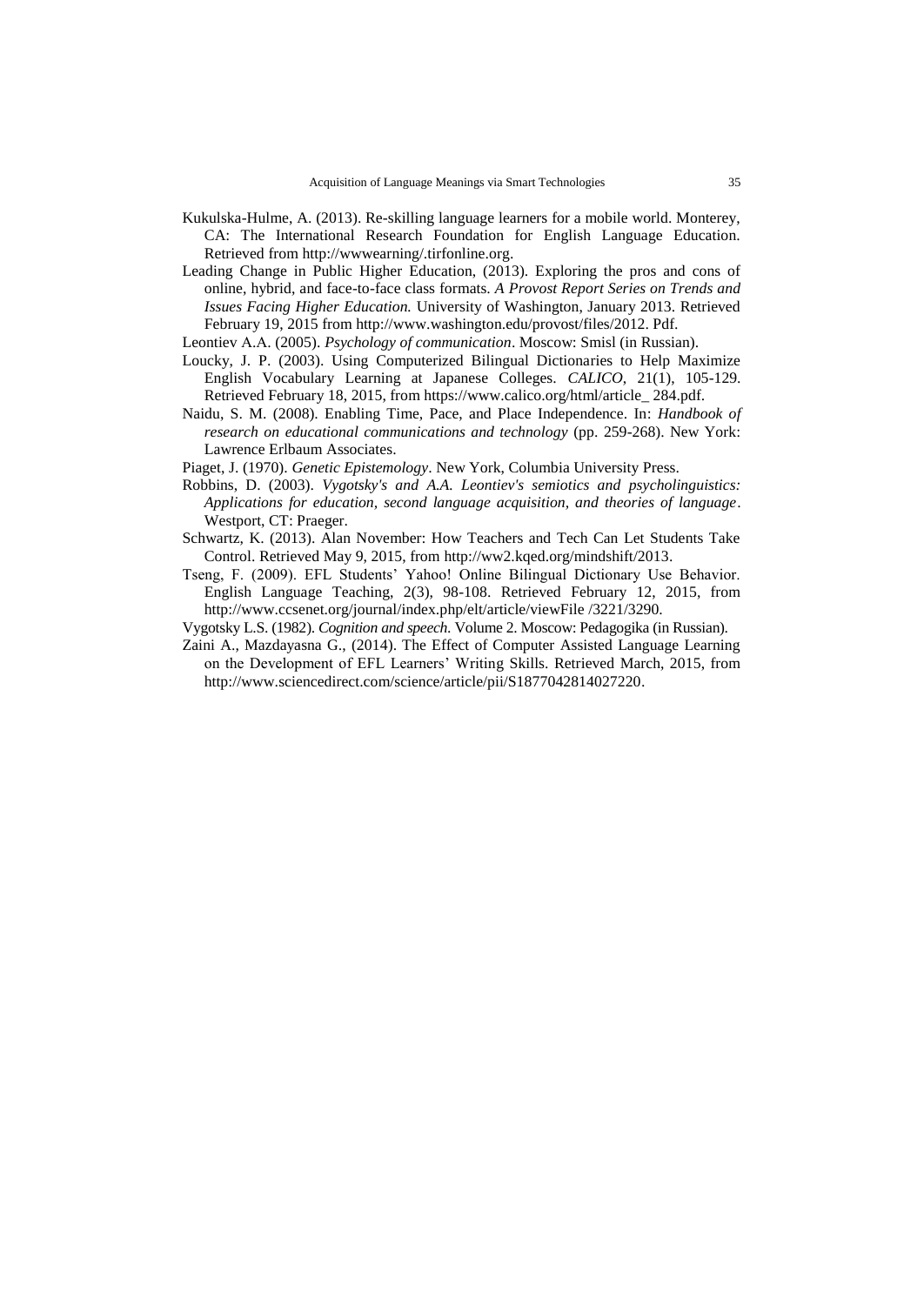### **APPENDICES**

### Table 1 Questionnaire

# Answer the questions by choosing all that applies to you.

Your age\_\_\_\_\_\_\_\_\_\_\_\_ Gender: Male. Female.

- 1. I have my own
	- A. Smartphone
	- B. Tablet
	- C. Laptop
	- D. Computer
- 2. All of the above mentioned. I use my device for my English studies
	- A. Often, every day.
	- B. Sometimes, once a week.
	- C. Rarely, once or twice a month.
	- D. Never, I don"t know how to do it.
- 3. I use my device (smartphone, tablet, lap top) to
	- A. Look up word spelling.
	- B. Look up word pronunciation.
	- C. Translate English words to Arabic.
	- D. Translate Arabic words to English.
	- E. Look up a grammar pattern.
- 4. I use technology to contact my English teacher.
	- A. Yes, I use email.
	- B. Yes, I use text messages (WhatsApp, SMS, Facebook, etc.)
	- C. Yes, we have videoconferences.
	- D. Yes, we use virtual class applications.
	- E. No, I meet her/him only in class.
- 5. My device (smartphone, tablet, laptop etc.) helps me
	- A. To do homework.
	- B. In class to do classwork.
	- C. To communicate in out-of-class settings.
	- D. To find information in English.
	- E. To find information in Arabic.